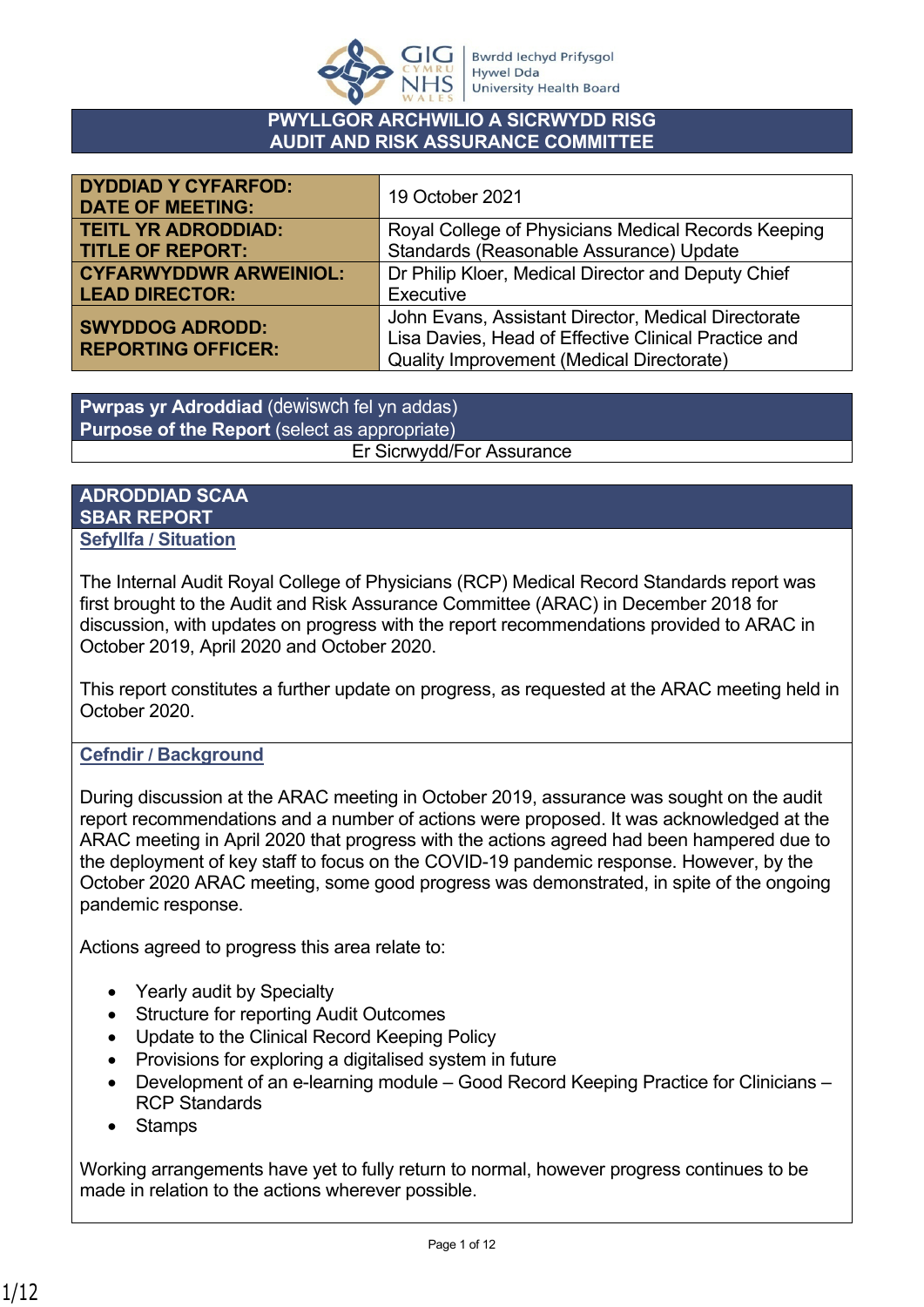### **National / local objectives involved**

- RCP Standards for Clinical Record Keeping
- Health & Care Standards -3.1 Effective Care
- $\bullet$  Health & Care Standards  $-3.5$  Record Keeping
- Health & Care Standards 4.2 Patient Information
- UHB Strategic Objectives:
	- 1. Putting people at the heart of everything we do
	- 2. Working together to be the best we can be
	- 3. Striving to deliver and develop excellent services
	- 4. The best health and wellbeing for our individuals, families and communities
	- 5. Safe sustainable, accessible and kind care
	- 6. Sustainable use of resources

## **Asesiad / Assessment**

An update on progress in relation to each of the action areas is noted below. Progress has inevitably been slower than anticipated during 2021 due to the ongoing impact of the pandemic, and a certain amount of adaptation has been necessary to ensure momentum is maintained.

Specific actions will continue to progress, however, it is anticipated that it will take time to see the cultural change, within the context of the restrictions of the pandemic and changes to ways of working.

A meeting of the Record Keeping Audit Working Group took place on 27<sup>th</sup> October 2020 to discuss suitable next steps. The Group recognised the importance of emphasising professional responsibility and ownership in relation to record keeping, and the human factors associated with this.

It was proposed that following the completion of the audit at Withybush General Hospital, a baseline audit would be undertaken at the other three acute hospital sites. The purpose of this audit was to inform local action plans at site level, based on the findings of each audit. This would enable practice and culture to be addressed at a local level. Once the local baseline has been identified, the Quality Improvement (QI) Site Lead and the Quality Improvement and Service Transformation Team would support the hospital management team in addressing local challenges and drive forward improvement.

As well as identifying the need for a collaborative quality improvement approach at site level, the Record Keeping Audit Working Group discussed other key actions, which were not covered in the previous update, namely:

- o Continuing Professional Development (CPD) record-keeping training course please see the update below, provided under Development of an e-learning module – Good Record Keeping Practice for Clinicians – RCP Standards
- $\circ$  Non-medical staff who contribute to health records will need to be considered please see the update below, under Update to the Clinical Record Keeping Policy
- o Exploring links to revalidation and appraisal, by designating it a Quality Improvement activity for doctors to use at appraisal – following discussion it was concluded that whilst it is not possible to specify as a specific element of appraisal and revalidation, improvements in record keeping can be promoted as a potential quality improvement activity. There is potential to communicate this using the Medical Director's Newsletter.

A more detailed update on the aspects reported in the previous paper is included below.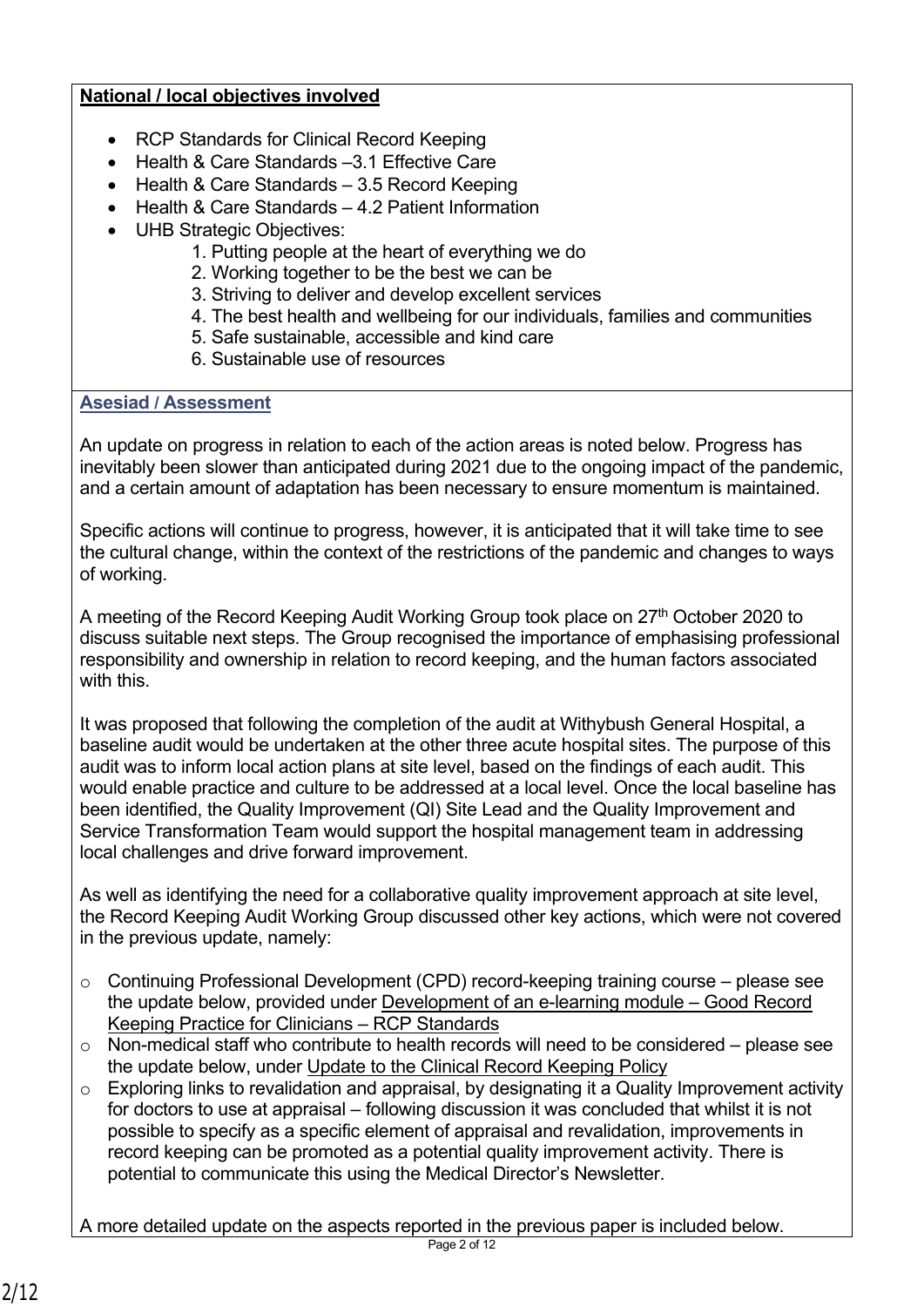# **Yearly audit by Specialty**

There is ongoing commitment for the audit to be part of the forward programme on an annual basis, and this will be reviewed under the standing Agenda item at the Clinical Audit Scrutiny Panel. However, the planned yearly audit by Specialty has had to be adapted in response to the constraints caused by the pandemic.

As outlined above, it was proposed that baseline audits would be undertaken under the leadership of the QI Site Leads. The baseline audits have taken place in Bronglais General, Glangwili General Hospital and Prince Philip Hospital during 2021. The audits did, however, take longer to complete and were more complicated due to the impact of the second wave of the pandemic. In recognition of the challenges in terms of access to wards and medical records, it was agreed that the audit would need to be adapted on each site. Therefore, the audits were prospective (rather than retrospective as per previous audits) and involved 10 sets of records from each hospital ward for Bronglais and Prince Philip Hospitals, and 10 sets of records per specialty for Glangwili Hospital, owing to the complexity of accessing the larger number of wards on this site.

It is therefore not possible to collate the findings and compare across the Health Board. However, this was accepted given that the purpose of the audits was to establish a baseline on each site, and for the findings to inform local action plans and quality improvement activity. These are presented below under headings for each site. On the basis of the audit findings, each QI Site Lead has been asked to work alongside their local Quality Improvement and Service Transformation Team to develop a localised action plan to implement plans for improvement. A summary of the audit result is attached at Appendix 1.

Any identified opportunities to progress actions at Health Board level are also outlined below.

### Bronglais General Hospital

The baseline audit involved 60 sets of records and it was a prospective audit. 10 sets of records were audited from six hospital wards.

From a review of the findings, the following areas for improvement at Bronglais General Hospital were identified:

| Standard 2: Every page in the medical record<br>should include the patient's name, identification<br>number (NHS number) and location in the<br>hospital                                  | Continues to show poor compliance                                                                    |  |  |
|-------------------------------------------------------------------------------------------------------------------------------------------------------------------------------------------|------------------------------------------------------------------------------------------------------|--|--|
| Standard 3: Compliance with standardised<br>structure of the health record, following<br>organisational protocol                                                                          | Wide variation between wards. It is<br>therefore possible that the question was<br>poorly understood |  |  |
| Standard 5: Data recorded or communicated<br>on admission, handover and discharge should<br>be recorded using a standardised proforma                                                     | Two out of six wards did not use a<br>standardised proforma                                          |  |  |
| Standard 8: Every entry in medical record<br>should identify the most senior healthcare<br>professional present (who is responsible for<br>decision making) at the time the entry is made | Compliance of 72% is poor                                                                            |  |  |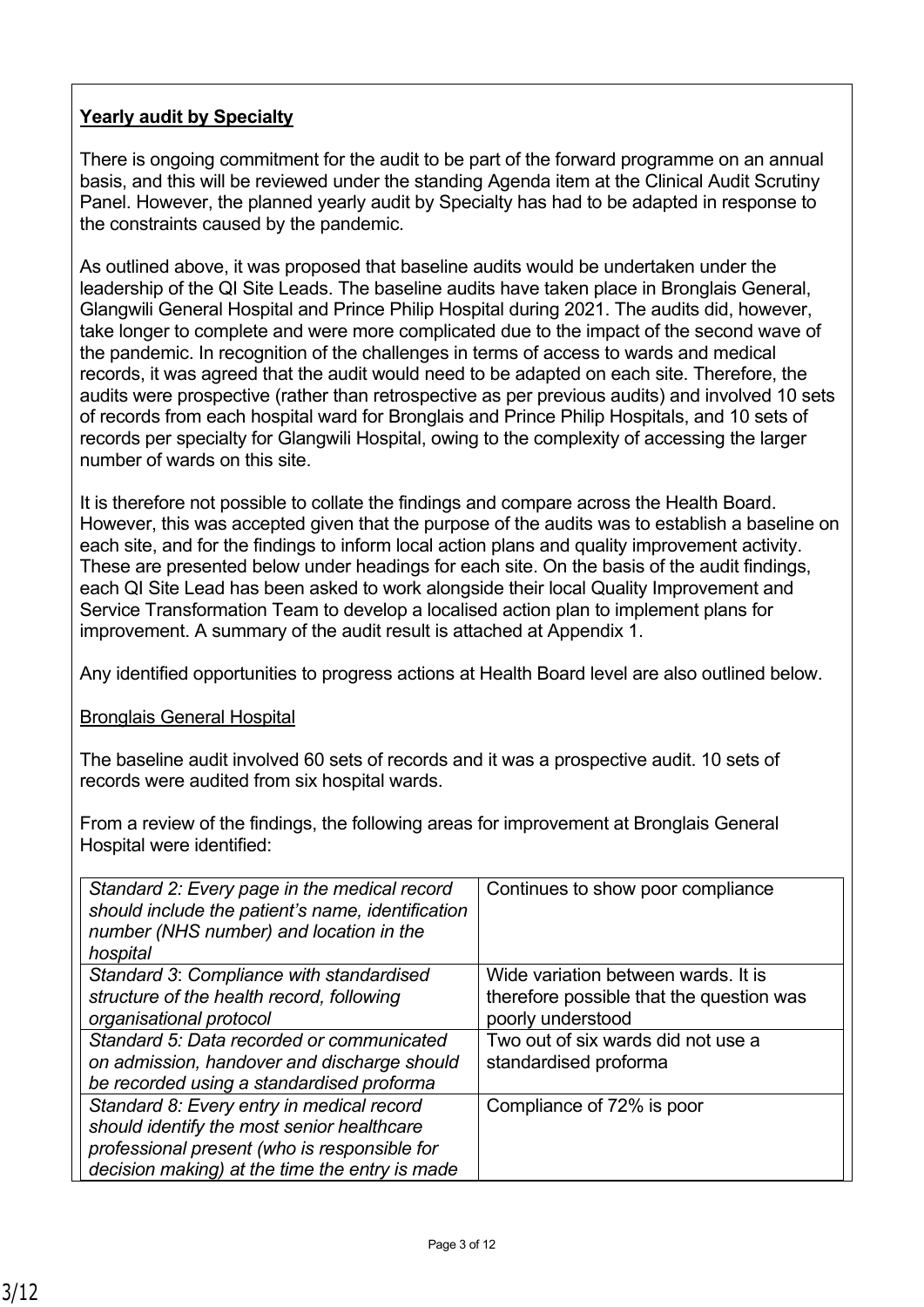| Standard 6: Every entry in the medical record<br>should be dated, timed (24 hour clock), legible<br>and signed by the person making the entry.<br>The name and designation of the person<br>making the entry should be legibly printed<br>against their signature. Deletions and<br>alterations should be countersigned, dated and<br>timed | Very low number met three standards of<br>date time and countersigning therefore<br>significant improvement needed                                                                                        |
|---------------------------------------------------------------------------------------------------------------------------------------------------------------------------------------------------------------------------------------------------------------------------------------------------------------------------------------------|-----------------------------------------------------------------------------------------------------------------------------------------------------------------------------------------------------------|
| Standard 10: Gaps between entries                                                                                                                                                                                                                                                                                                           | Patient might have been reviewed but not<br>documented. The Protocol needs clarity<br>and appreciate difference between Acute<br>and long stay admission, what is the<br>maximum acceptable gap in entry. |
| Standard 12: Advanced Decisions to Refuse                                                                                                                                                                                                                                                                                                   | Lots of awareness and improvement is                                                                                                                                                                      |
| Treatment, Consent, Cardio-Pulmonary                                                                                                                                                                                                                                                                                                        | required for all staff; possible area for                                                                                                                                                                 |
| Resuscitation decisions must be clearly                                                                                                                                                                                                                                                                                                     | inclusion in doctor's induction                                                                                                                                                                           |
| recorded in the medical record. In                                                                                                                                                                                                                                                                                                          |                                                                                                                                                                                                           |
| circumstances where the patient is not the                                                                                                                                                                                                                                                                                                  |                                                                                                                                                                                                           |
| decision maker, that person should be                                                                                                                                                                                                                                                                                                       |                                                                                                                                                                                                           |
| identified e.g. Lasting Power of Attorney                                                                                                                                                                                                                                                                                                   |                                                                                                                                                                                                           |

Areas for improvement are highlighted in the audit report. Local recommendations include:

- Discuss findings with Hospital Director and agree a short-term local action plan to address identified improvements required
- Discuss with Head of Nursing regarding ward variations
- Present at next Whole Hospital Audit Meeting
- Identifying differences across wards and targeting improvement activity accordingly
- Identifying whole-hospital trends
- Awareness raising of good record keeping at ward level/specialty.

# Prince Philip Hospital

The baseline audit involved 80 sets of records and it was a prospective audit. 10 sets of records were audited from eight hospital wards.

From a review of the findings, the following areas for improvement at Prince Philip Hospital were identified:

| Standard 2: Every page in the medical record<br>should include the patient's name, identification<br>number (NHS number) and location in the<br>hospital | Continues to show poor compliance                                                                                                                                                                       |
|----------------------------------------------------------------------------------------------------------------------------------------------------------|---------------------------------------------------------------------------------------------------------------------------------------------------------------------------------------------------------|
| Standard 3: Compliance with standardised<br>structure of the health record, following<br>organisational protocol                                         | Though overall compliance is low, some<br>wards reported 100% compliance and<br>others 0% compliance. It is therefore<br>possible that the question was poorly<br>understood                            |
| Standard 5: Data recorded or communicated<br>on admission, handover and discharge should<br>be recorded using a standardised proforma                    | Only one ward documented using a<br>standardised admission proforma.<br>Regarding discharge proforma despite low<br>compliance documented all wards use the<br>electronic discharge summary (DAL) so it |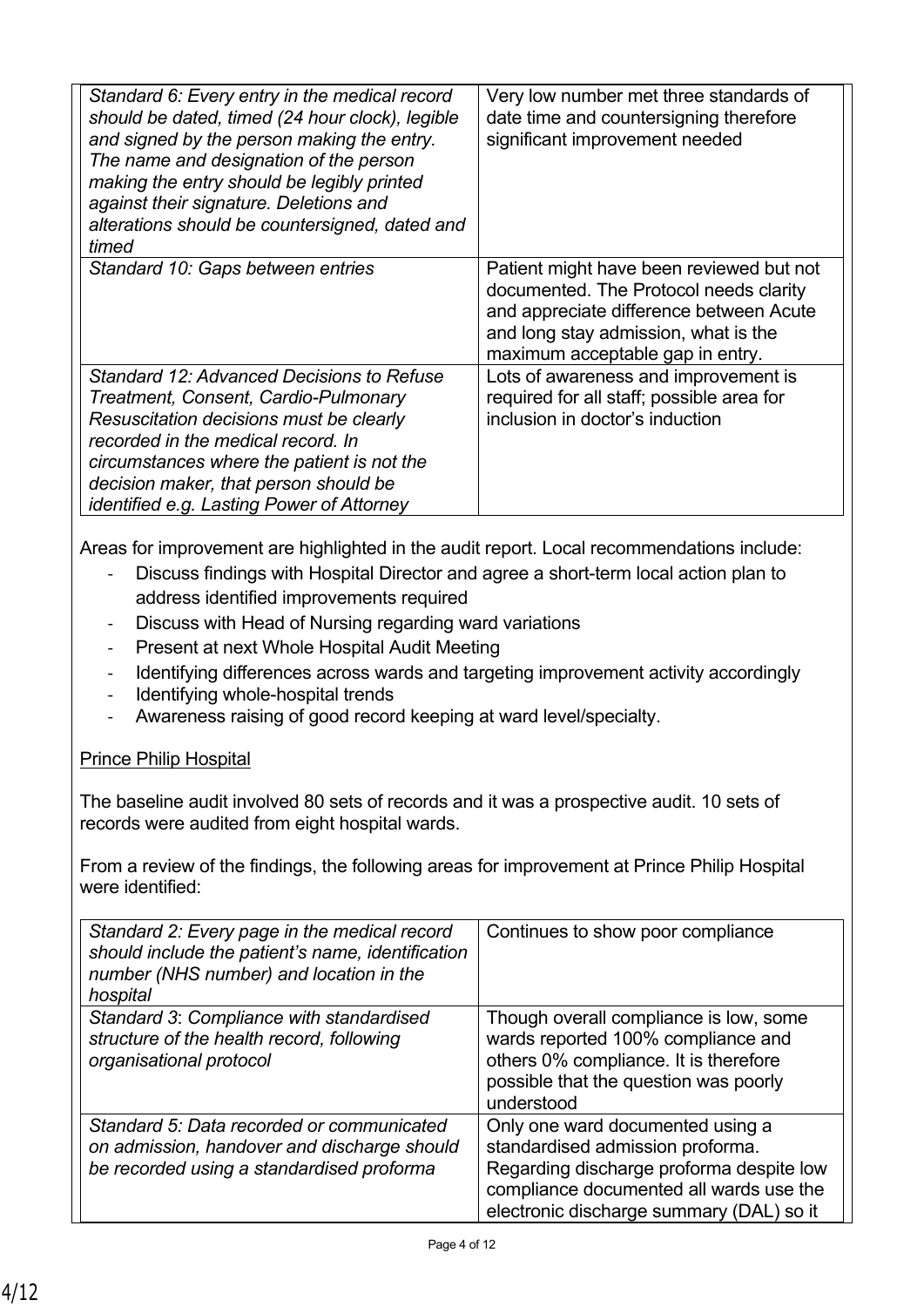|                                                                                                                                                                                                                                                                                                                                             | is therefore likely that the question was                                                                                                                                                                                                       |  |  |
|---------------------------------------------------------------------------------------------------------------------------------------------------------------------------------------------------------------------------------------------------------------------------------------------------------------------------------------------|-------------------------------------------------------------------------------------------------------------------------------------------------------------------------------------------------------------------------------------------------|--|--|
|                                                                                                                                                                                                                                                                                                                                             | poorly understood                                                                                                                                                                                                                               |  |  |
| Standard 8: Every entry in medical record<br>should identify the most senior healthcare<br>professional present (who is responsible for<br>decision making) at the time the entry is made                                                                                                                                                   | Improvement is required                                                                                                                                                                                                                         |  |  |
| Standard 6: Every entry in the medical record<br>should be dated, timed (24 hour clock), legible<br>and signed by the person making the entry.<br>The name and designation of the person<br>making the entry should be legibly printed<br>against their signature. Deletions and<br>alterations should be countersigned, dated and<br>timed | Compliance with date time and signature<br>were good. Compliance with standards<br>regarding deletions/alterations made was<br>generally low                                                                                                    |  |  |
| Standard 10: An entry should be made in the<br>medical record whenever a patient is seen by a<br>doctor. When there is no entry in the hospital<br>record for more than four (4) days for acute<br>medical care or seven (7) days for long-stay<br>continuing care, the next entry should explain<br>why                                    | Further investigation is required to review<br>the wards reporting that they did not have a<br>protocol for time period gap reporting.<br>These wards reported a 'not applicable'<br>response, which impacts on ability to meet<br>the Standard |  |  |
| Standard 12: Advanced Decisions to Refuse<br>Treatment, Consent, Cardio-Pulmonary<br>Resuscitation decisions must be clearly<br>recorded in the medical record. In<br>circumstances where the patient is not the<br>decision maker, that person should be<br><i>identified e.g. Lasting Power of Attorney</i>                               | Improvement is required                                                                                                                                                                                                                         |  |  |

The following site level improvement actions have been planned:

- Discuss findings with Hospital Director and agree short term local action plan to address identified improvements required
- Present at next the next Whole Hospital Audit Meeting
- Identifying differences across wards and targeting improvement activity accordingly
- Identifying whole-hospital trends
- Awareness raising of good record keeping at ward level/specialty

The audit findings will be presented at a number of hospital wide meetings, including the next Whole Hospital Audit Meeting, in December 2021. This will further raise awareness of the RCP Standards and the importance of good record keeping in order to generate improvements in compliance.

### Glangwili General Hospital

The baseline audit involved 97 sets of records and it was a prospective audit. 10 sets of records were audited from across specialties.

From a review of the findings, the following areas for improvement at Glangwili General Hospital were identified: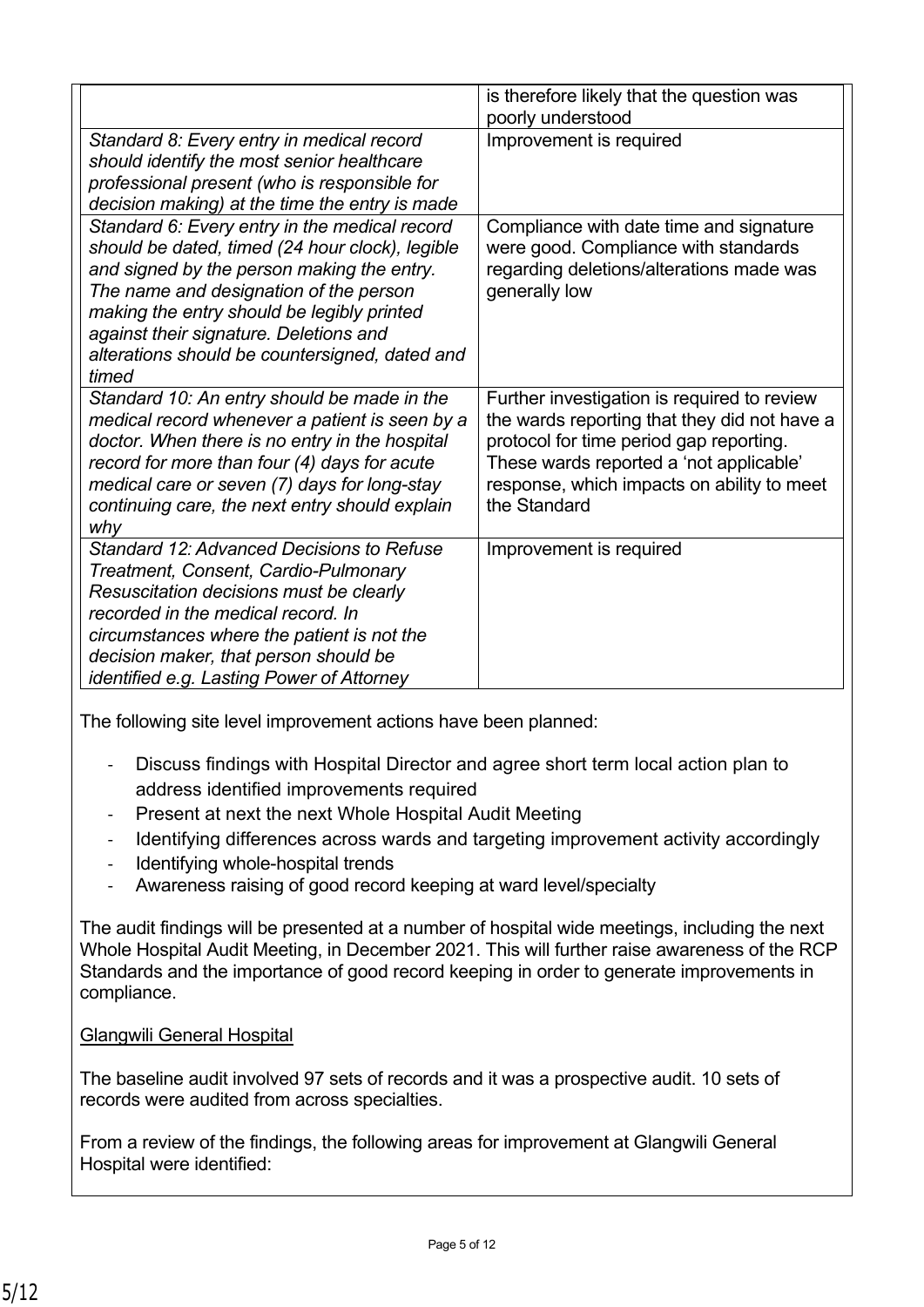| Standard 2: Every page in the medical record<br>should include the patient's name, identification<br>number (NHS number) and location in the<br>hospital                                                                                                                                                                                    | There was low compliance with this<br>standard                                                                                                                          |
|---------------------------------------------------------------------------------------------------------------------------------------------------------------------------------------------------------------------------------------------------------------------------------------------------------------------------------------------|-------------------------------------------------------------------------------------------------------------------------------------------------------------------------|
| Standard 5: Data recorded or communicated<br>on admission, handover and discharge should<br>be recorded using a standardised proforma                                                                                                                                                                                                       | Not all specialties use admission proformas                                                                                                                             |
| Standard 6: Every entry in the medical record<br>should be dated, timed (24 hour clock), legible<br>and signed by the person making the entry.<br>The name and designation of the person<br>making the entry should be legibly printed<br>against their signature. Deletions and<br>alterations should be countersigned, dated and<br>timed | Whilst there were few deletions/alterations<br>made within the records audited,<br>compliance with the standard was<br>generally low and needs further<br>investigation |

The following site level improvement actions have been planned:

- Identifying differences across wards and targeting improvement activity accordingly.
- Identifying whole-hospital trends and variation in results and practice across sites.
- Awareness raising of good record keeping at ward level/specialty.

Additionally, further points noted for Glangwili General Hospital included:

- Individually, the Trauma and Orthopaedics department has started dictation of Consultant ward rounds. This has significantly improved record keeping and is a cost effective foothold into digital note taking;
- Paper used for note taking must be headed on both sides:
- Medical, Surgical and Trauma and Orthopaedics proformas would benefit from more prompts in order to encourage use of patient stickers.
- The Urology Team would greatly benefit from the use of a proforma to improve record keeping

And further potential improvements in the areas of:

- Definitively electronic note keeping will improve all aspects of record keeping;
- Use of Microsoft Teams ensures that date and time is recorded and is another strategy in place in the Health Board that will push towards electronic record keeping

# Withybush General Hospital

A further snap-shot audit was proposed to be completed within Withybush Hospital within six months of the 2020 audit, to demonstrate the impact of quality improvement activity on site. However, following the previous update in October 2020, the second wave of the pandemic and subsequent recovery period has significantly impacted on the ability to progress actions at site level. It has been decided that it is not timely to re-audit at this point.

This delay does, however, present the opportunity to progress local and Health Board actions across sites within the same timeframe, given that baseline audits have now taken place on each site.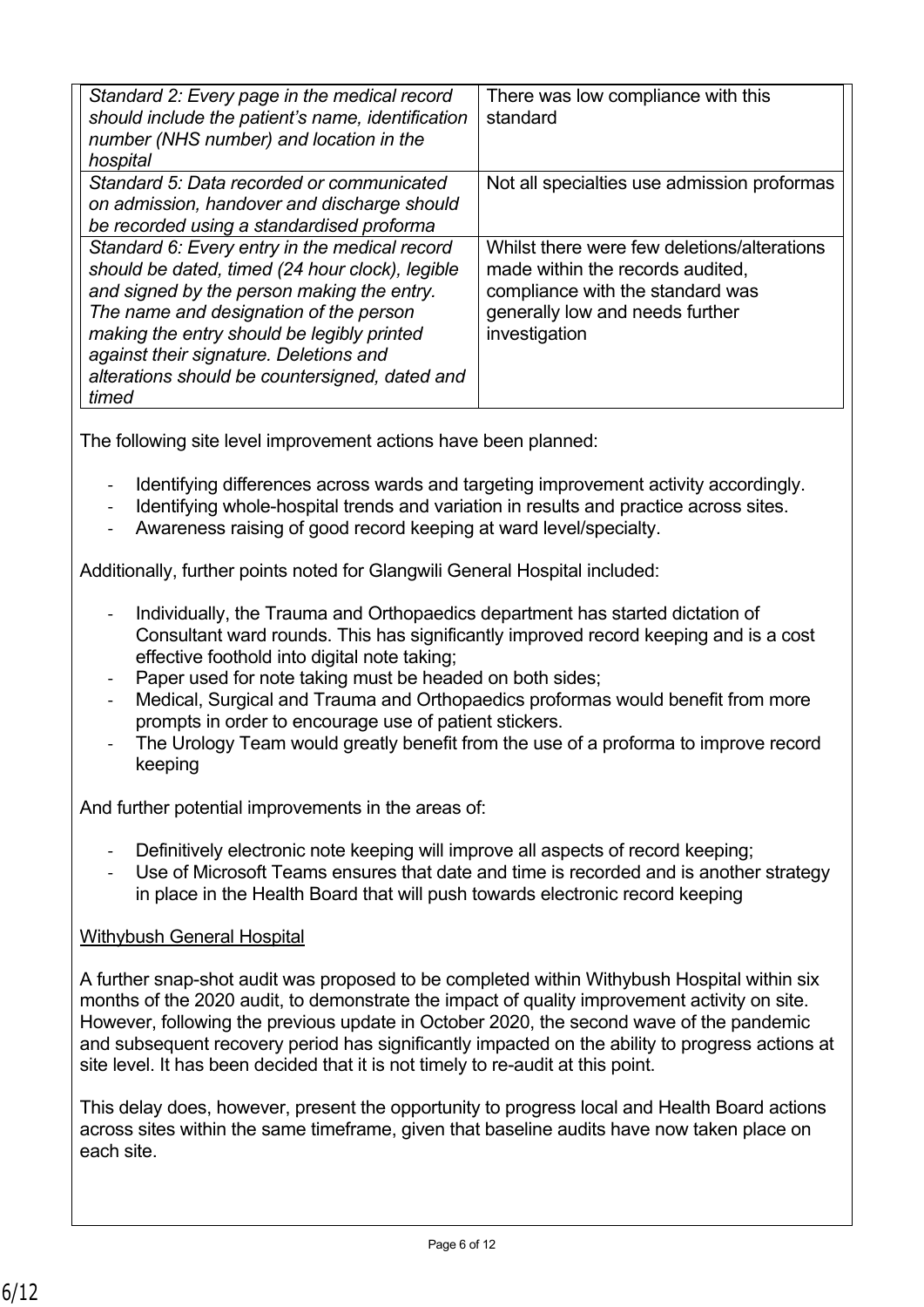Health Board-wide Recommendations

A number of Health Board-wide recommendations have been identified and each site, through the leadership of the QI Site Lead, is committed to contributing towards achieving the following:

- Promotion of a Good Record Keeping Practice for Clinicians RCP Standards module (to be made available on ESR), when available. Include in Doctors' induction;
- Aide memoires on good record keeping practices posters, business cards;
- Potential roll out of stamps for clinicians, nursing staff and AHPs, with clinician's name, GMC number and space for date/time and initials;
- Future digitalisation of medical records.

It is important to note that considerable variation emerged in the findings for certain Standards, which may have resulted from interpretation of the audit questions. This will be reviewed in conjunction with the Clinical Audit Team and attempts made to resolve for future rounds of audit.

# **Structure for reporting Audit Outcomes**

Due to the impact of the second wave of the pandemic, attendance at all of the Quality and Governance Groups, which would provide the opportunity to raise the RCP Record Keeping Audits under the Effective Clinical Practice item on the standardised agendas, has yet to be secured across all Directorates and Counties. Future discussion will take place through these meetings and will also provide the opportunity for issues to be escalated to Operational Quality, Safety and Experience Sub-Committee (OQSESC) and Quality, Safety and Experience Committee (QSEC) where necessary.

The local Audit findings have, however, been presented at the Whole Hospital Audit Meetings in Withybush General Hospital (March 2021) and Glangwili General Hospital (June 2021), and are due to be presented at the Whole Hospital Audit Meetings in Bronglais General Hospital and Prince Philip Hospital (December 2021). Future Health Board wide audits undertaken can be presented at the Health-Board wide Whole Hospital Audit Meetings.

In the meantime, the RCP Record Keeping Audit will be an annual inclusion on the formal Clinical Audit Programme and discussed at the Health Board's Clinical Audit Scrutiny Panel, with an opportunity to escalate via the Effective Clinical Practice Advisory Panel.

### **Update to the Clinical Record Keeping Policy**

A Clinical Record Keeping Policy Steering Group has been convened, which is Chaired by the Assistant Medical Director for Quality and Safety. The Steering Group has clinical representation from medicine, surgery, nursing, midwifery, therapies, mental health and learning disabilities. A number of corporate services are also represented, including medical records, clinical coding, informatics, legal, complaints, information governance and equality and diversity.

The Group has met four times and has agreed its terms of reference, with the purpose of the Group being to agree a set of underpinning principles for record keeping, based on professional practice, which will be applicable across the Health Board and captured in a single generic clinical record keeping policy.

It is not anticipated that the development of the Clinical Record Keeping Policy alone will address the challenges associated with medical record keeping, however the Policy will emphasise the expected standards and provide a basis for communication, education and training activities.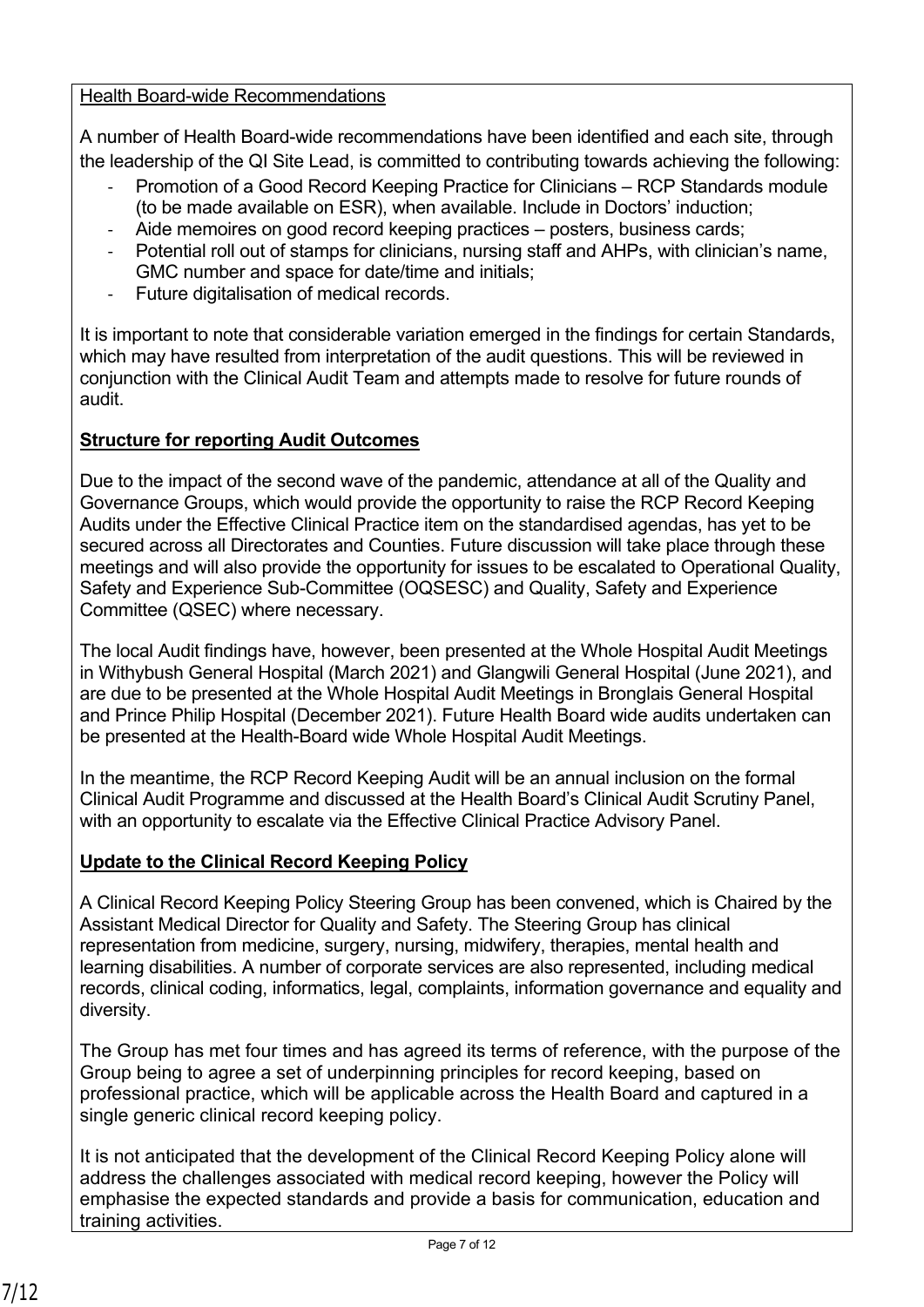The group has undertaken initial scoping to ensure that all existing Clinical Record keeping policies are considered within the remit of the project; and that the current standards for record keeping which are defined by professional bodies are considered.

The Group is striving towards the development of a single Clinical Record Keeping Policy, which contains a set of key principles for record keeping, informed by professional practice of the respective clinical groups. This policy would then signpost to more detailed record keeping practices that are required at professional/service level. Other areas of focus include the content of good medical records and improving the legibility of records.

Following a mapping exercise of a wide range of professional body principles for record keeping, a sub-group has been formed to progress the identification of key principles for good record keeping. This sub-group has met and commenced a detailed exercise to identify overarching principles, referring to the principles set out in existing policies, and crossreferencing with the professional body principles.

It is anticipated that the overarching principles will relate to all contributions to the medical record, and will therefore also be applicable to non-medical staff who contribute to health records.

Once the principles are agreed, there is scope to consider a Health Board developed audit tool, which would support audit against the agreed principles for record keeping.

## **Provisions for exploring a digitalised system in future**

Members of the Clinical Record Keeping Policy Steering Group have been co-opted to the Clinical Informatics Group, and vice versa, to ensure that opportunities for digitalisation are reflected in the developing Clinical Record Keeping Policy, but that the work of the Steering Group does not duplicate. Updates from the Clinical Informatics Group discussion are regularly reported at the Clinical Record Keeping Policy Steering Group meetings.

There is a need to ensure that any overarching principles agreed for good record keeping can be met within a digitalised system.

#### **Development of an e-learning module – Good Record Keeping Practice for Clinicians – RCP Standards**

Work has taken place to develop the content of an e-learning module for Good Record Keeping Practice for Clinicians. However, as this was based on the RCP Standards, and a decision has been made to develop an overarching policy for all clinical areas, the e-module will be dependent upon the principles that are agreed by the Clinical Record Keeping Policy Steering Group, and which are formulated into the Clinical Record Keeping Policy.

Once the updated Clinical Record Keeping Policy has been developed, discussions will be recommenced with the Leadership Education Development Department regarding the translation of this course into an e-learning module, to be made available on ESR, including exploring the possibility of designating this a mandatory e-learning course.

There will also then be an opportunity to explore options to designate the e-learning and any other record keeping training courses as recognised Continuing Professional Development.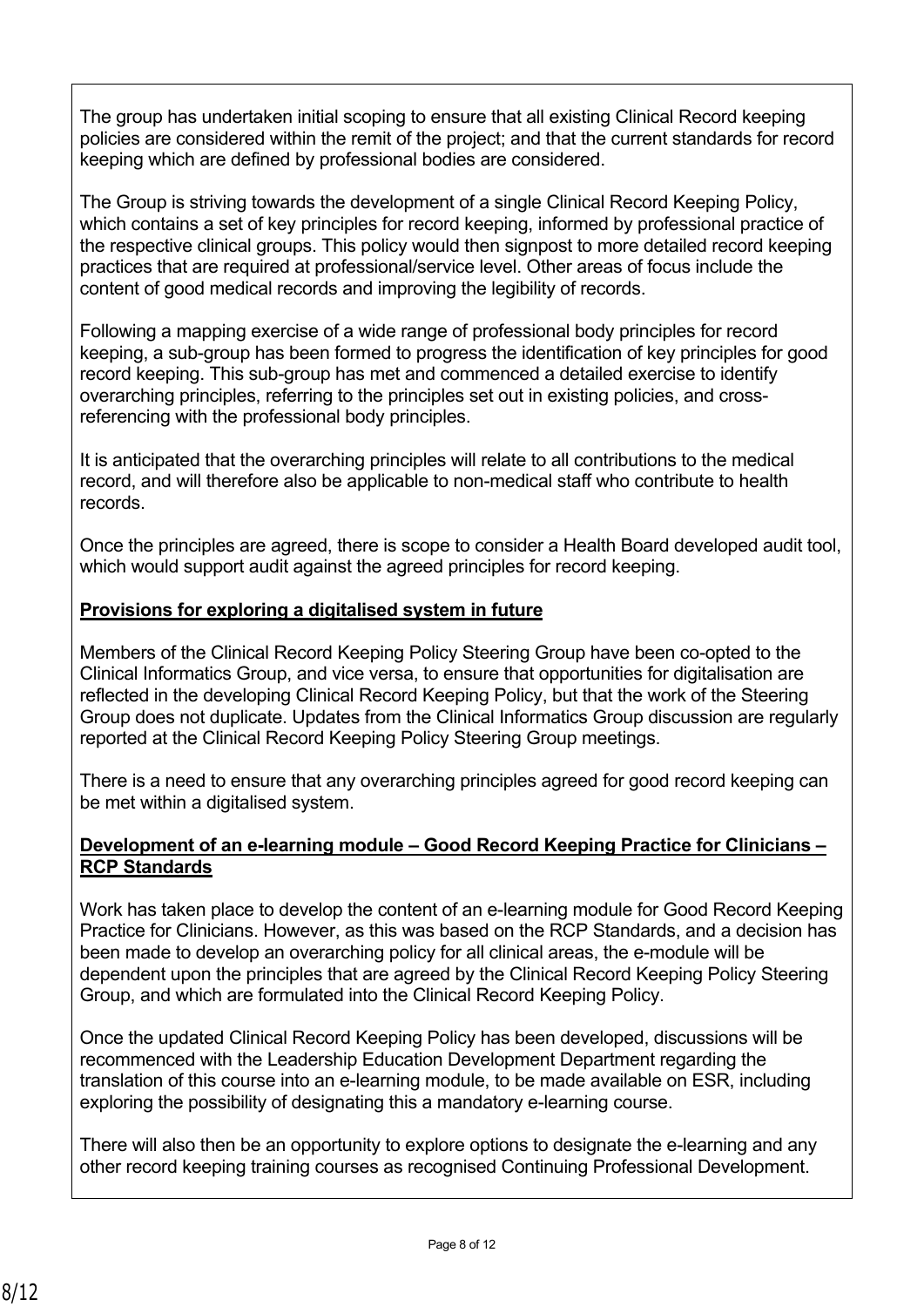The Health Board has approached Swansea University to explore the possibility of extending the current 'good documentation' training, which is commissioned for nursing staff. This is a very well received training course, which is delivered approximately every two months. The scope of these discussions would include feasibility of delivering interprofessional training, on the basis of the agreed overarching principles for record keeping, which are being developed by the Clinical Record Keeping Policy Steering Group.

# **Stamps**

Stamps have been rolled out to the Obstetrics and Gynaecology service and usage has commenced. Unfortunately, due to staffing constraints in the middle grade and consultant rota, there is not sufficient capacity within the service to progress an audit at present. It is anticipated that the service will be back to full complement by January 2022, at which point the audit can be commenced.

## **Argymhelliad / Recommendation**

The Audit and Risk Assurance Committee is requested to receive this report as a source of assurance regarding the progress made in relation to the original Internal Audit report recommendations, and subsequent actions agreed by the Record Keeping Audit Working Group, following the delayed progress previously noted due to the pandemic response.

| <b>Amcanion: (rhaid cwblhau)</b><br><b>Objectives: (must be completed)</b>                       |                                                                                                                                                                                                                                                                                                                                                                                                                                                                                                                                                                                                                                                                                                                                                                                                                                                                                                                                       |
|--------------------------------------------------------------------------------------------------|---------------------------------------------------------------------------------------------------------------------------------------------------------------------------------------------------------------------------------------------------------------------------------------------------------------------------------------------------------------------------------------------------------------------------------------------------------------------------------------------------------------------------------------------------------------------------------------------------------------------------------------------------------------------------------------------------------------------------------------------------------------------------------------------------------------------------------------------------------------------------------------------------------------------------------------|
| <b>Committee ToR Reference</b><br>Cyfeirnod Cylch Gorchwyl y Pwyllgor                            | 2.1 The purpose of the Audit and Risk Assurance<br>Committee is to advise and assure the Board and the<br>Accountable Officer on whether effective arrangements<br>are in place, through the design and operation of the<br>UHB's system of assurance, to support them in their<br>decision taking and in discharging their accountabilities<br>for securing the achievement of the UHB's objectives,<br>in accordance with the standards of good governance<br>determined for the NHS in Wales.<br>2.2 The Committee independently monitors, reviews<br>and reports to the Board on the processes of<br>governance, and where appropriate, facilitates and<br>supports, through its independence, the attainment of<br>effective processes.<br>2.3 Where appropriate, the Committee will advise the<br>Board and the Accountable Officer on where, and<br>how, its system of assurance may be strengthened<br>and developed further. |
| Cyfeirnod Cofrestr Risg Datix a Sgôr<br>Cyfredol:<br>Datix Risk Register Reference and<br>Score: | 689 – RCP Medical Records Standards - Good medical<br>record keeping<br>Current Risk Score - 3x4=12                                                                                                                                                                                                                                                                                                                                                                                                                                                                                                                                                                                                                                                                                                                                                                                                                                   |
| Safon(au) Gofal ac lechyd:<br>Health and Care Standard(s):                                       | 2. Safe Care<br>3. Effective Care                                                                                                                                                                                                                                                                                                                                                                                                                                                                                                                                                                                                                                                                                                                                                                                                                                                                                                     |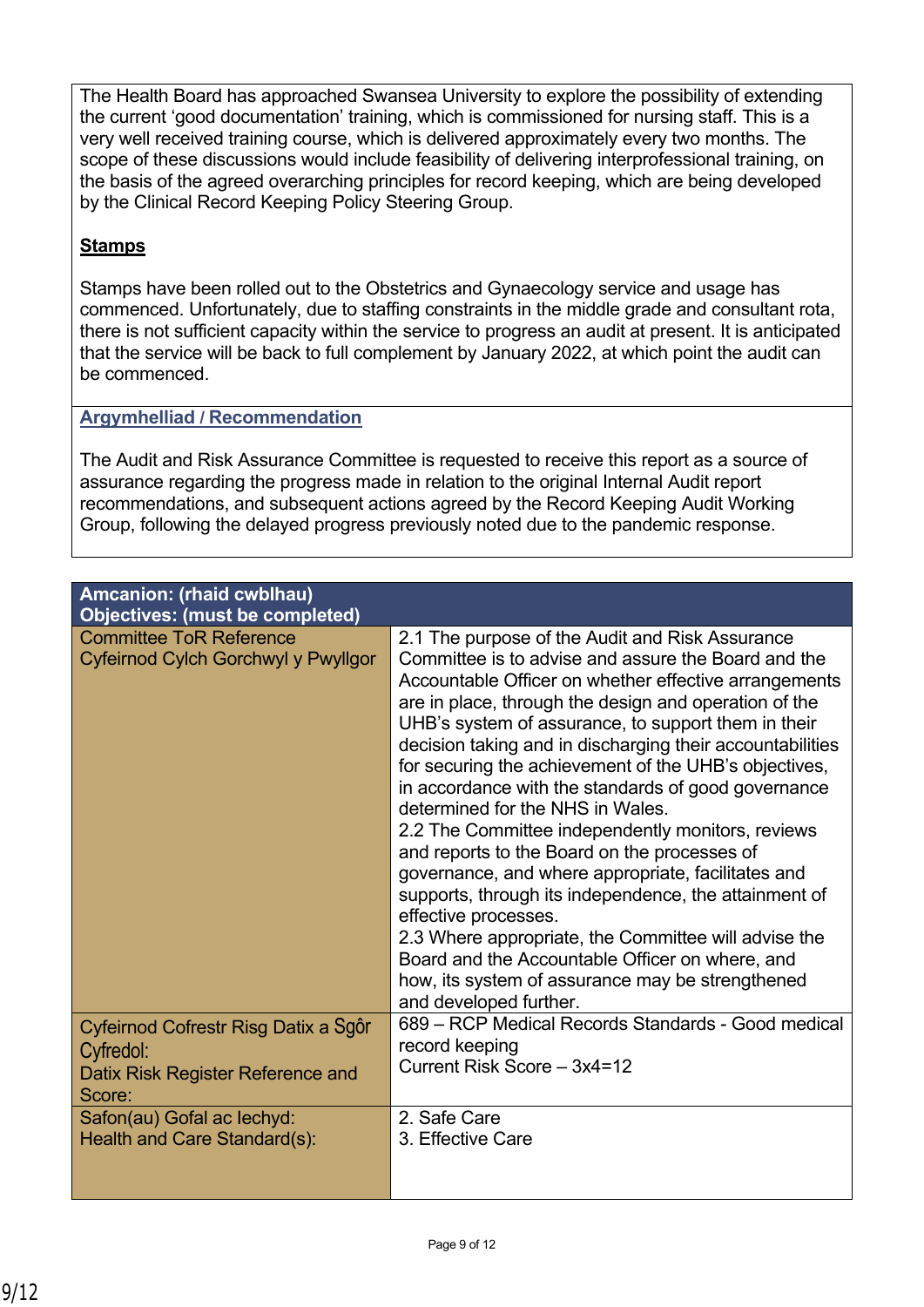| <b>Amcanion Strategol y BIP:</b><br><b>UHB Strategic Objectives:</b>                                                                                     | All Strategic Objectives are applicable                                                                                                                                                                                        |
|----------------------------------------------------------------------------------------------------------------------------------------------------------|--------------------------------------------------------------------------------------------------------------------------------------------------------------------------------------------------------------------------------|
| <b>Amcanion Llesiant BIP:</b><br><b>UHB Well-being Objectives:</b><br><b>Hyperlink to HDdUHB Well-being</b><br><b>Objectives Annual Report 2018-2019</b> | 4. Improve Population Health through prevention and<br>early intervention, supporting people to live happy and<br>healthy lives<br>8. Transform our communities through collaboration with<br>people, communities and partners |

| <b>Gwybodaeth Ychwanegol:</b><br><b>Further Information:</b> |                                                      |
|--------------------------------------------------------------|------------------------------------------------------|
| Ar sail tystiolaeth:                                         | <b>RCP Record Keeping Standards</b>                  |
| Evidence Base:                                               | Internal Audit Report October 2018, RCP Medical      |
|                                                              | <b>Records Standards</b>                             |
| <b>Rhestr Termau:</b>                                        | <b>ESR</b> – Electronic Staff Record                 |
| <b>Glossary of Terms:</b>                                    |                                                      |
| Partïon / Pwyllgorau â ymgynhorwyd                           | <b>Clinical Record Keeping Policy Steering Group</b> |
| ymlaen llaw y Pwyllgor Archwilio a                           | <b>Clinical Audit Manager</b>                        |
| Sicrwydd Risg:                                               | Head of Effective Clinical Practice and Quality      |
| Parties / Committees consulted prior                         | Improvement                                          |
| to Audit and Risk Assurance                                  | Assistant Director, Medical Directorate              |
| Committee:                                                   |                                                      |

| <b>Effaith: (rhaid cwblhau)</b><br>Impact: (must be completed)    |                                                                                                                                                                                                                                                               |
|-------------------------------------------------------------------|---------------------------------------------------------------------------------------------------------------------------------------------------------------------------------------------------------------------------------------------------------------|
| <b>Ariannol / Gwerth am Arian:</b><br><b>Financial / Service:</b> | None                                                                                                                                                                                                                                                          |
| <b>Ansawdd / Gofal Claf:</b><br><b>Quality / Patient Care:</b>    | This recommendation will improve patient safety and care.                                                                                                                                                                                                     |
| <b>Gweithlu:</b><br><b>Workforce:</b>                             | None                                                                                                                                                                                                                                                          |
| Risg:<br><b>Risk:</b>                                             | This recommendation is to mitigate risks highlighted in the<br>Internal Audit, RCP Medical Record Keeping Standards<br>report, October 2018, and historical issues with the<br>standard of medical record keeping<br>Medical Directorate Risk reference - 689 |
| <b>Cyfreithiol:</b><br>Legal:                                     | <b>None</b>                                                                                                                                                                                                                                                   |
| <b>Enw Da:</b><br><b>Reputational:</b>                            | None                                                                                                                                                                                                                                                          |
| <b>Gyfrinachedd:</b><br><b>Privacy:</b>                           | None                                                                                                                                                                                                                                                          |
| Cydraddoldeb:<br><b>Equality:</b>                                 | No negative impacts. The recommendation will have a<br>positive impact as it has the potential to improve the<br>standard of care for all patients.                                                                                                           |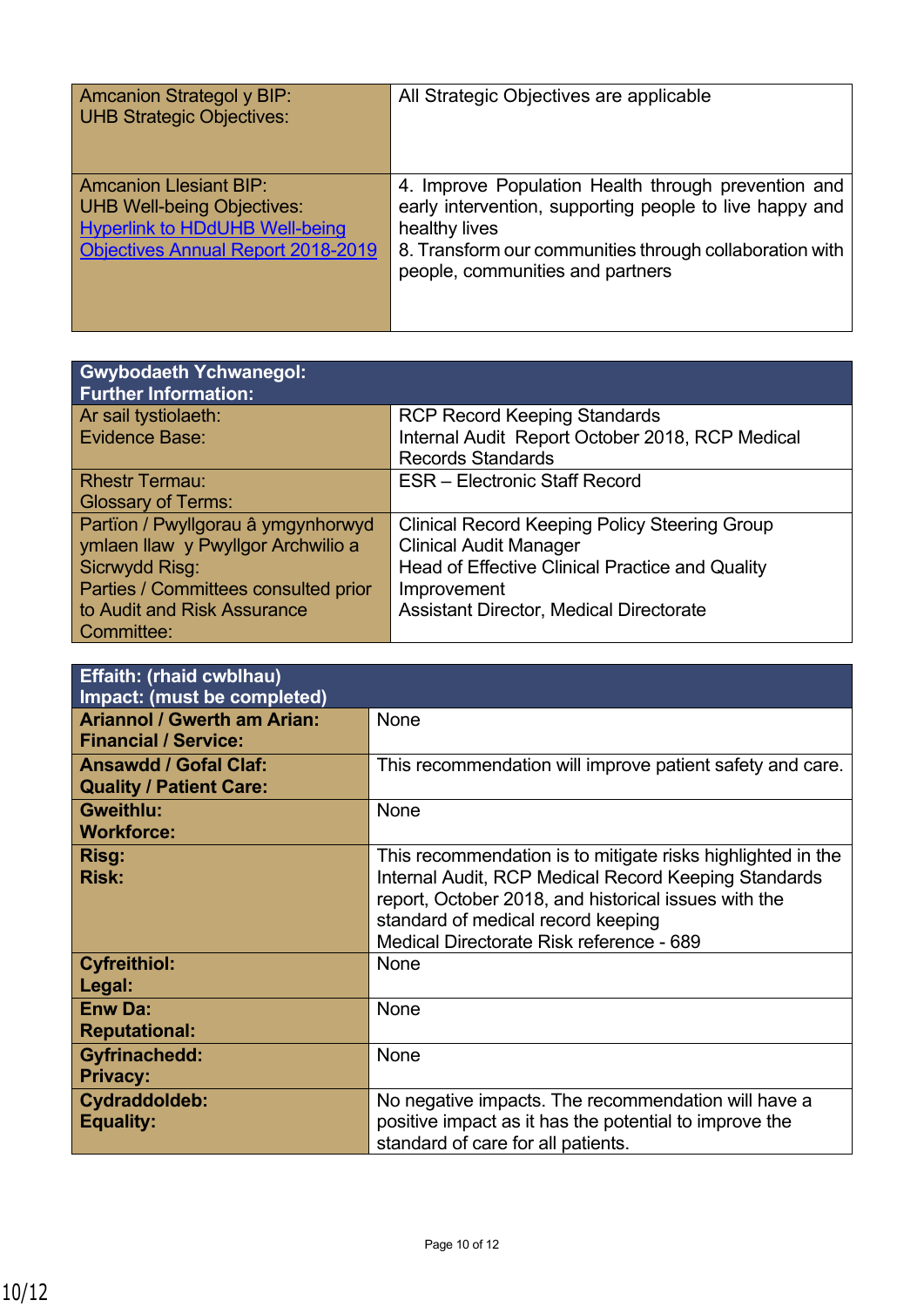# **Appendix 1**

Please see a summary of the audit result below, with the caveat that collation or comparison is not possible due to the differing methodologies and timeframes, as well as a need to review data collection and interpretation given the variance seen across some standards.

| RCP Standard audited to: Average % score of all<br>records |                                                                                                      | <b>PPH</b><br><b>Audit</b><br>2021 | <b>GGH</b><br><b>Audit</b><br>2021 | <b>BGH</b><br><b>Audit</b><br>2021 | <b>WGH</b><br><b>Audit</b><br>2020 |
|------------------------------------------------------------|------------------------------------------------------------------------------------------------------|------------------------------------|------------------------------------|------------------------------------|------------------------------------|
| Standard                                                   | No. of patients first and last name on<br>each page                                                  | 60.5%                              | 52%                                | 49%                                | 57%                                |
| 2:                                                         | No. of pages with patient's NHS number<br>or other unique identifier                                 | 55.3%                              | 46%                                | 38%                                | 60%                                |
| <b>Standard</b><br>3:                                      | Compliance with standardised structure<br>of health record, following the<br>organisational protocol |                                    | 100%                               | 29%                                | 80%                                |
| Standard<br>4:                                             | Documentation reflecting continuum of<br>patient care and in chronological order                     | 92.5%                              | 100%                               | 80%                                | 87%                                |
| Standard                                                   | Initial assessment handover recorded<br>on standardised proforma                                     | 12.5%                              | 100%                               | 73%                                | 50%                                |
| 5:                                                         | Discharge summary recorded on<br>standardised proforma*                                              | 48.8%                              | 100%                               | 57%                                | 50%                                |
| Standard                                                   | Record of change of consultant<br>recorded and dated                                                 | 100%                               | 100%                               | 100%                               | 86%                                |
| 9:                                                         | Record of change of consultant time<br>recorded                                                      | 91.6%                              | 80%                                | 100%                               | 66%                                |
|                                                            | Percentage of written entries that have<br>the date recorded                                         | 93.2%                              | 96%                                | 97%                                | 97%                                |
|                                                            | Percentage of written entries that have<br>the time recorded                                         | 86.9%                              | 73%                                | 91%                                | 80%                                |
|                                                            | Percentage of written entries that have<br>a signature                                               | 90.4%                              | 93%                                | 87%                                | 95%                                |
|                                                            | Percentage of written entries that have<br>a legible printed name recorded                           | 74.5%                              | 81%                                | 78%                                | 79%                                |
| Standard<br>6:                                             | Percentage of written entries that have<br>a legible printed designation recorded.                   | 65%                                | 68%                                | 53%                                | 67%                                |
|                                                            | Number of deletions / alterations                                                                    | 123                                | 143                                | 120                                |                                    |
|                                                            | Percentage of deletions/alterations that<br>are countersigned                                        | 3%                                 | 7%                                 | 12%                                | 2%                                 |
|                                                            | How many deletions/alterations were<br>dated?                                                        | 20%                                | 9%                                 | $\mathbf{2}$                       | $0\%$                              |
|                                                            | How many deletions/alterations had the<br>time recorded?                                             | 15.4%                              | 0%                                 | 3                                  | 0%                                 |
| Standard<br>8:                                             | How many written entries indicate the<br>responsible lead professional was<br>present?               | 46.5%                              | 90%                                | 78%                                | 64%                                |
| Standard                                                   | Identified time period gaps between<br>entries in patient's record **                                | 4.3%                               | $\overline{3}$                     | $\overline{2}$                     | 1                                  |
| 10:                                                        | Where there is an identified gap, an<br>explanation has been provided?                               | 94%                                | 0%                                 | $\boldsymbol{0}$                   | 0%                                 |